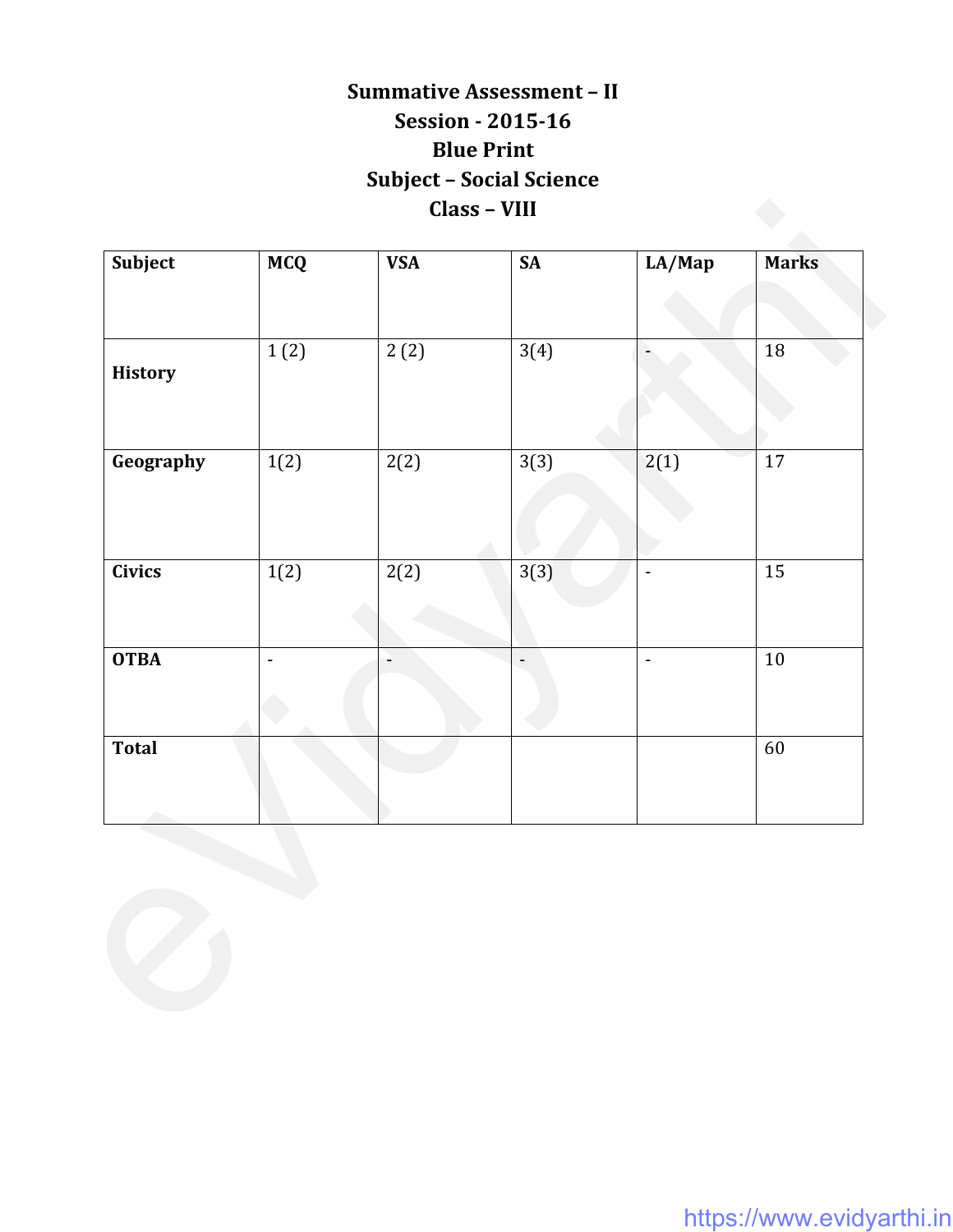### **SUMMATIVE ASSESSMENT - (2015-16) SUBJECT: - SOCIAL SCIENCE CLASS: - VIII**

Time:  $-2\frac{1}{2}$  hrs

 $M.M.: -50$ 

## **General Instructions: -**

#### सामान्य निर्देश: -

- 1. Attempt all the Questions सभी प्रश्न अनिवार्य हैं |
- 2. This Question Paper has 23 Questions इस प्रश्न - प्रत्र में कुल 23 प्रश्न हैं |
- 3. Marks are indicated against each Question सभी प्रश्न के सामने अंक दिये हुए हैं |
- 4. Question No. 16 is a map Question of 2 Marks, attach filled Maps in your answer book. प्रश्न 16 मानचित्र से संबंधित 2 अंक का हैं | भरे हुए मानचित्रों को उत्तर पुस्तिका में संलग्न करें |

#### Who was the first Prime Minister of India?  $0.1$

- a) Sardar Vallabhbhai Patel
- b) J. L Nehru
- c) Dr. B. R. Ambdekar

भारत के प्रथम प्रधानमंत्री कौन थे ?

- अ) सरदार वल्लभ भाई पटेल
- ब) जे. एल. नेहरु

स) डा. बी.आर. अम्बेडकर

- $0.2$ Bengal was partitioned in
	- a) 1900
	- b) 1948
	- c) 1905
	- बंगाल का विभाजन \_\_\_\_ में हुआ
	- 1900  $3f)$
	- 1948 ब)
	- 1905 स)

#### What is Jamdani? What kinds of clothe had a large market in Europe?  $Q.3$ जामदानी क्या है ? यूरोप के बाजार में किस तरह के वस्त्रों को बेचा जाता था ?

3

 $\mathbf{1}$ 

 $\mathbf{1}$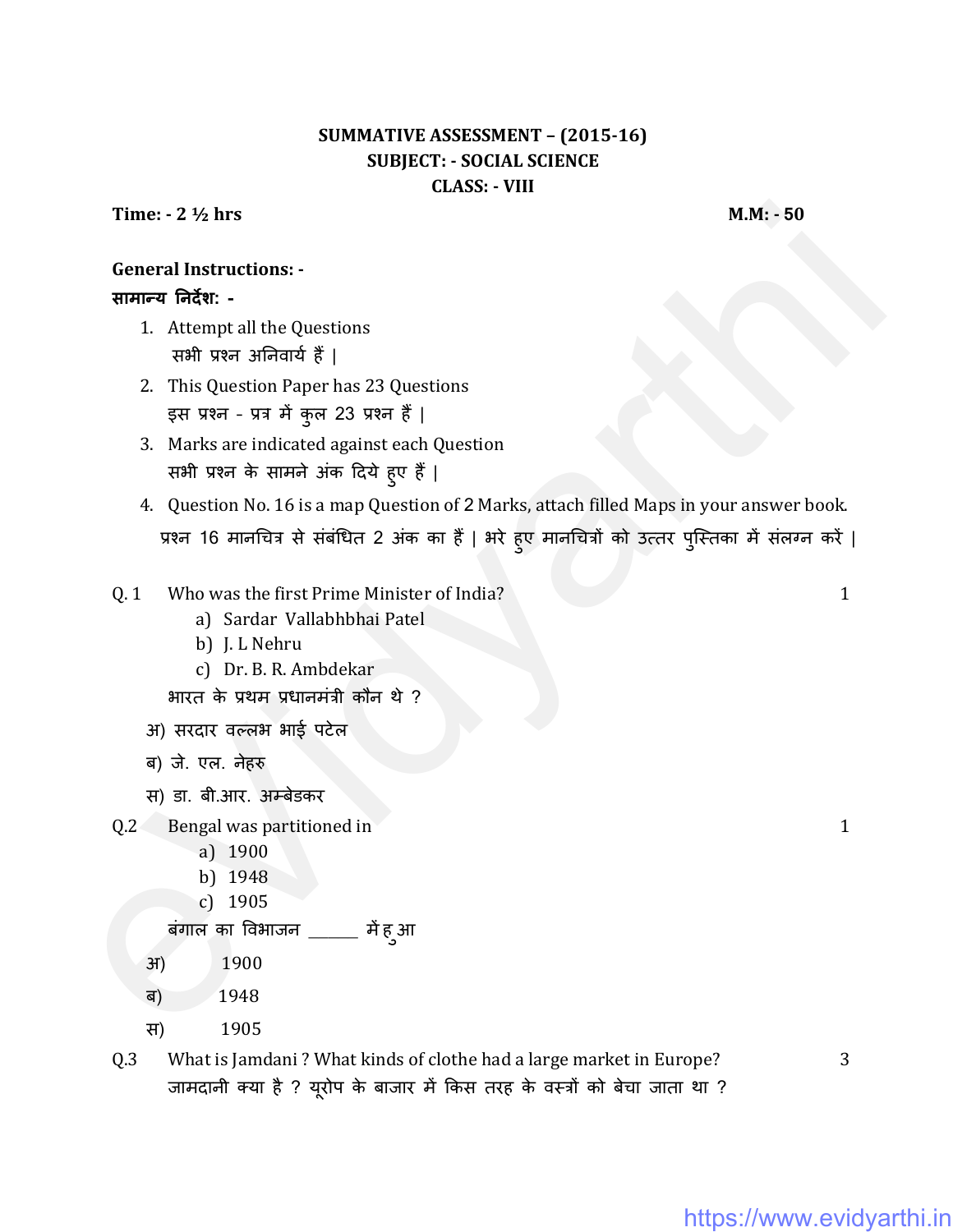| Q.4    | Match the following: -                                                                                     | $\frac{1}{2}x6 = 3$                             |
|--------|------------------------------------------------------------------------------------------------------------|-------------------------------------------------|
|        | Column - A                                                                                                 | Column - B                                      |
|        | William Jones<br>i.                                                                                        | a) Promotion of English education               |
|        | ii.<br>Rabindranath Tagore                                                                                 | b) Respect for ancient cultures                 |
|        | <b>Thomas Macaulay</b><br>iii.                                                                             | c) Gurus                                        |
|        | Mahatma Gandhi<br>iv.<br>Path Salas<br>V.                                                                  | d) Learning in a natural environment<br>e) 1854 |
|        | Woods dispatch<br>vi.                                                                                      | f) Critics of English education                 |
|        | को जोड़े बनाएँ : -<br>निम्नलिखित                                                                           |                                                 |
|        | i) विलियम जोन्स<br>a) अंग्रेजो शिक्षा को प्रोत्साहन                                                        |                                                 |
|        | ii) रविंद्रनाथ टैगोर<br>b) प्राचीन संस्कृतियों का सम्मान                                                   |                                                 |
|        | iii) टॉमस मैकाले<br>c) गुरु                                                                                |                                                 |
|        | iv) महात्मा गाँधी<br>d) प्राकृतिक परिवेश में शिक्षा                                                        |                                                 |
|        | e) 1854<br>v) पाठशाला                                                                                      |                                                 |
|        | vi) ब् <b>ड्स डिस्पैच</b><br>f) अंग्रेजी शिक्षा के आलोचक                                                   |                                                 |
|        |                                                                                                            |                                                 |
| Q.5    | What was the contribution of Ishwar Chandra Vidyasagar in empowering the women in India?<br>Write any two. | 2                                               |
|        | महिला सशक्तिकरण में महिलाओं का क्या योगदान था? कोई दो लिखें                                                |                                                 |
|        |                                                                                                            |                                                 |
| Q.6    | What economic impact did the first world war have on India? Write its impact.                              | 2                                               |
|        | प्रथम विश्व युद्ध के भारत पर कौन से आर्थिक प्रभाव पड़े? कोई दो प्रभावों को लिखें ?                         |                                                 |
|        |                                                                                                            |                                                 |
| Q.7    | Why do you think some Artist wanted to develop a national style of art? Name two such<br>artists.          | 3                                               |
|        | कुछ कलाकार राष्ट्रीय चित्रशैली को विकसित करना चाहते थे, क्यों ? ऐसे दो कलाकारों के नाम बताएँ               |                                                 |
|        |                                                                                                            |                                                 |
| Q.8    | What was the role of planning commission in India after Independence? Why English                          |                                                 |
|        | continued to be used in India after Independence?                                                          | 3                                               |
|        | भारत में स्वतंत्रता प्राप्ति के बाद योजना आयोग की मुख्य भूमिका क्या थी? स्वतंत्रता प्राप्ति के बादभी       |                                                 |
|        | भारत में अंग्रेजी भाषा को क्यों व्यवहार में लाया गया?                                                      |                                                 |
|        |                                                                                                            |                                                 |
| Q.9    | Golden fibre refers to                                                                                     |                                                 |
|        | a) Tea<br>b) Cotton                                                                                        | $\mathbf{1}$                                    |
|        | c) Jute                                                                                                    |                                                 |
|        | स् <b>नहरा रेशा किस फसल को कहा जाता</b> हैं                                                                |                                                 |
| अ) चाय |                                                                                                            |                                                 |
|        |                                                                                                            |                                                 |
|        | ब) कपास                                                                                                    |                                                 |
| स) जूट |                                                                                                            |                                                 |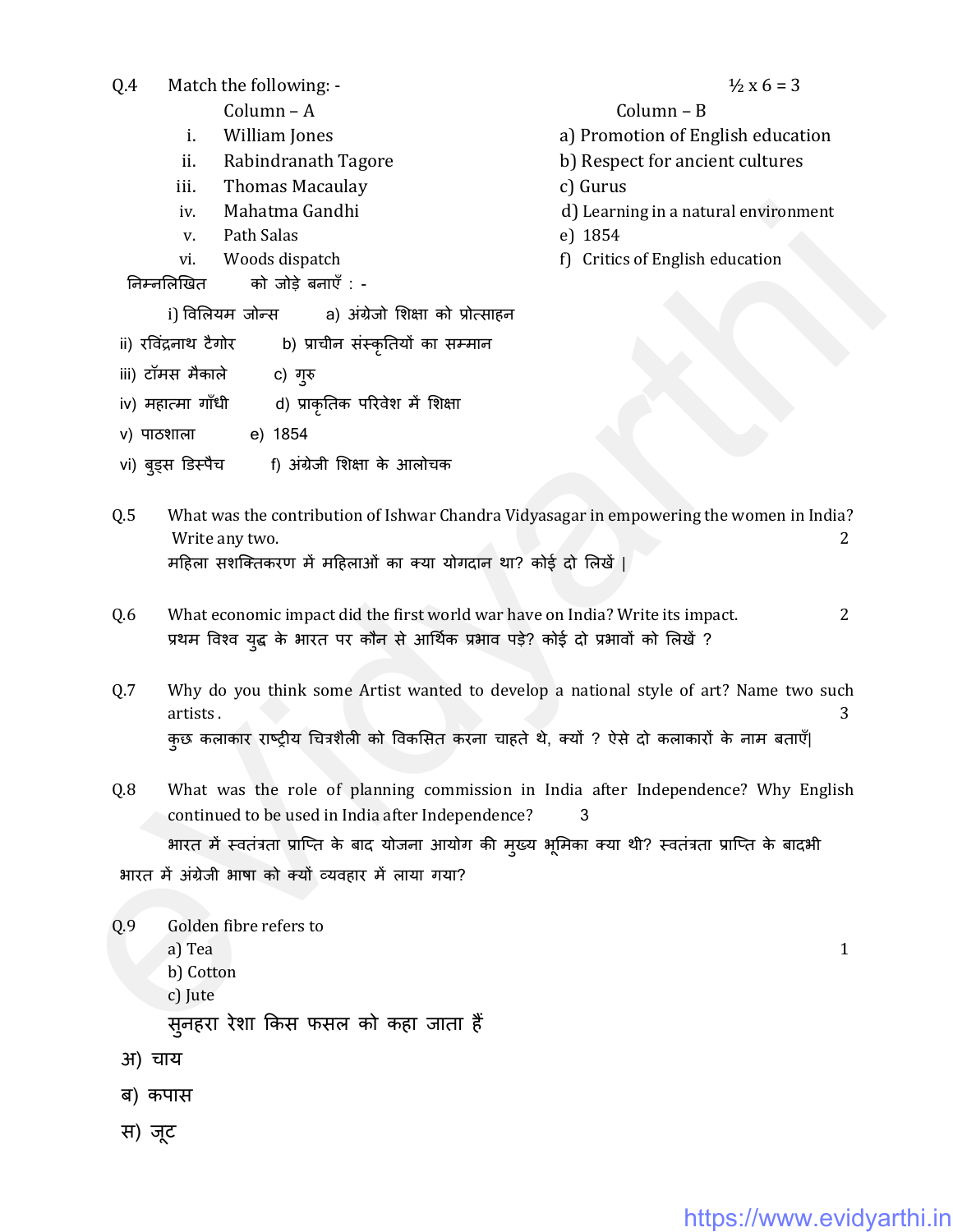$Q.10$ Silicon Valley is located in  $\mathbf{1}$ a) Banglore b) California c) Ahmadabad सिलिकॉन घाटी अवस्थित है -अ) बंगलोर में ब) कैलिफोर्निया में स) अहमदाबाद में  $0.11$ What is plantation Agriculture? write with example. 3 रोपण कृषि किसे कहते हैं? उदाहारण सहित लिखें |  $\overline{2}$  $Q.12$ What is sericulture? Name the factors influencing agriculture? सेरीकल्चर क्या हैं? कृषि को प्रभावित करने वाले कारकों के नाम लिखें| 0.13 Distinguish between private sector and public sector industries with example. 3 निजी क्षेत्रक और सार्वजनिक क्षेत्रक उधोगों को उदाहरण सहित अंतर स्पष्ट करें। What is Population Composition? How does it help us? 3  $Q.14$ जनसंख्या संरचना किसे कहते हैं? यह हमारी मदद कैसे करता हैं?  $0.15$ What are the Causes for the uneven distribution of population in the world? Write any two  $\overline{2}$ causes. विश्व में जनसंख्या के असमान वितरण पाये जाने के क्या कारण हैं? कोई दो कारणों को लिखें ।  $\overline{2}$  $Q.16$ On the outline map of India show the following places. **Coffee Producing state** Ahmadabad भारत के मानचित्र पर निम्न स्थानों को दर्शाइये: -एक कॉफ़ी उत्पादाक राज्य

अहमदाबाद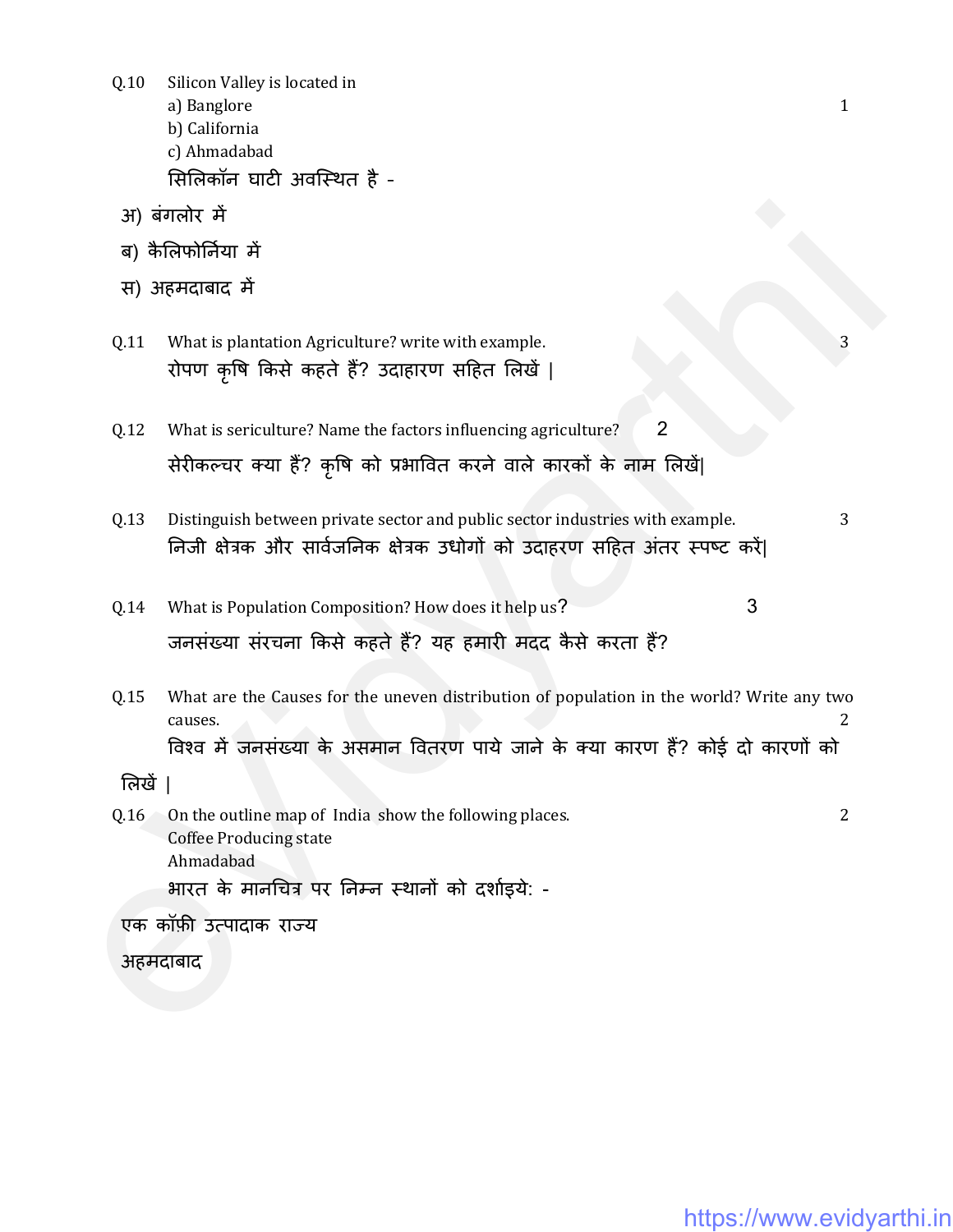

अ) सरकार

ब) निजी कंपनियाँ

 $\mathbf{1}$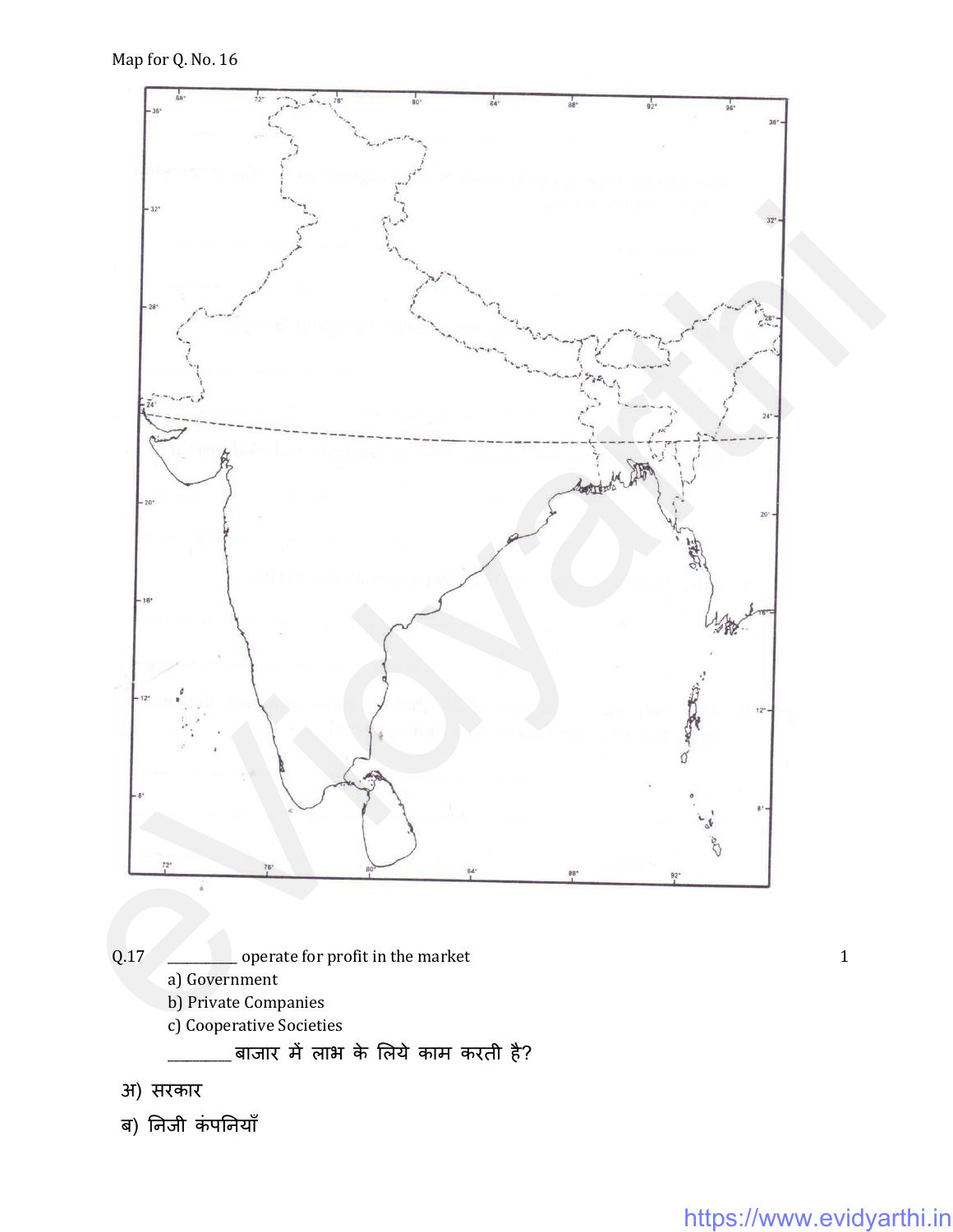## स) सहकारी समितियाँ

| Q.18 | Article 21 of the constitution guarantees the -<br>a) Right to food<br>b) Right to pollution free environment<br>c) Right to life<br>संविधान के अन्च्छेद 21 आश्वासन देता है -                                                   | $\mathbf{1}$ |
|------|---------------------------------------------------------------------------------------------------------------------------------------------------------------------------------------------------------------------------------|--------------|
|      | अ) भोजन का अधिकार                                                                                                                                                                                                               |              |
|      | ब) स्वच्छ पर्यावरण का अधिकार                                                                                                                                                                                                    |              |
|      | स) जीवन का अधिकार                                                                                                                                                                                                               |              |
| Q.19 | What is FIR? What is the role of Judge? Write any two.<br>एफ.ई.आर क्या है? जज की क्या भूमिका होती हैं? कोई दो लिखें                                                                                                             | 2            |
| Q.20 | What do you mean by term 'Dalit'? State one reason why reservation play an important role<br>in providing social justice to Dalits?<br>'दलित' किसे कहते हैं? कोई एक कारण बतायें कि क्यों आरक्षण दलितों को सामाजिक               | 2            |
|      | न्याय दिलाने के लिए महत्वपूर्ण भूमिका निभाते हैं ?                                                                                                                                                                              |              |
| Q.21 | Explain the different provisions in the 1989 Act?<br>1989 के कानून के विविध प्रावधानों का वर्णन करें                                                                                                                            | 3            |
| Q.22 | Why do you think there are few cases on private water supply in the world? From where does<br>the government get money for public facilities?<br>विश्व में निजी जल वितरण बहुत कम क्यों किये जाते है   सार्वजनिक सुविधाओं के लिए | З            |
|      | सरकार को पैसे कहाँ से आते हैं?                                                                                                                                                                                                  |              |
| Q.23 | What are the advantages to foreign companies in setting up production in India?<br>विदेशी कंपनियों को भारत में अपने कारखाने खोलने से क्या लाभ है?                                                                               | 3            |
|      | Q. 24. What do you mean by gender discrimination? What is the role of literacy to reduce gender<br>discrimination in our society?                                                                                               |              |
|      | आप लैंगिक भेदभाव से क्या समझते हैं ?हमारें समाज) में लैंगिक भेदभाव को कम करने में साक्षरता                                                                                                                                      |              |
|      | का क्या योगदान हैं?                                                                                                                                                                                                             | 5            |
|      | Q. 24. What are the reasons responsible for the gender discrimination in our country?                                                                                                                                           | 5            |
|      | हमारे देश में लैंगिक भेदभाव के लियें कौन -कौन से कारण उतरदायी हैं?                                                                                                                                                              |              |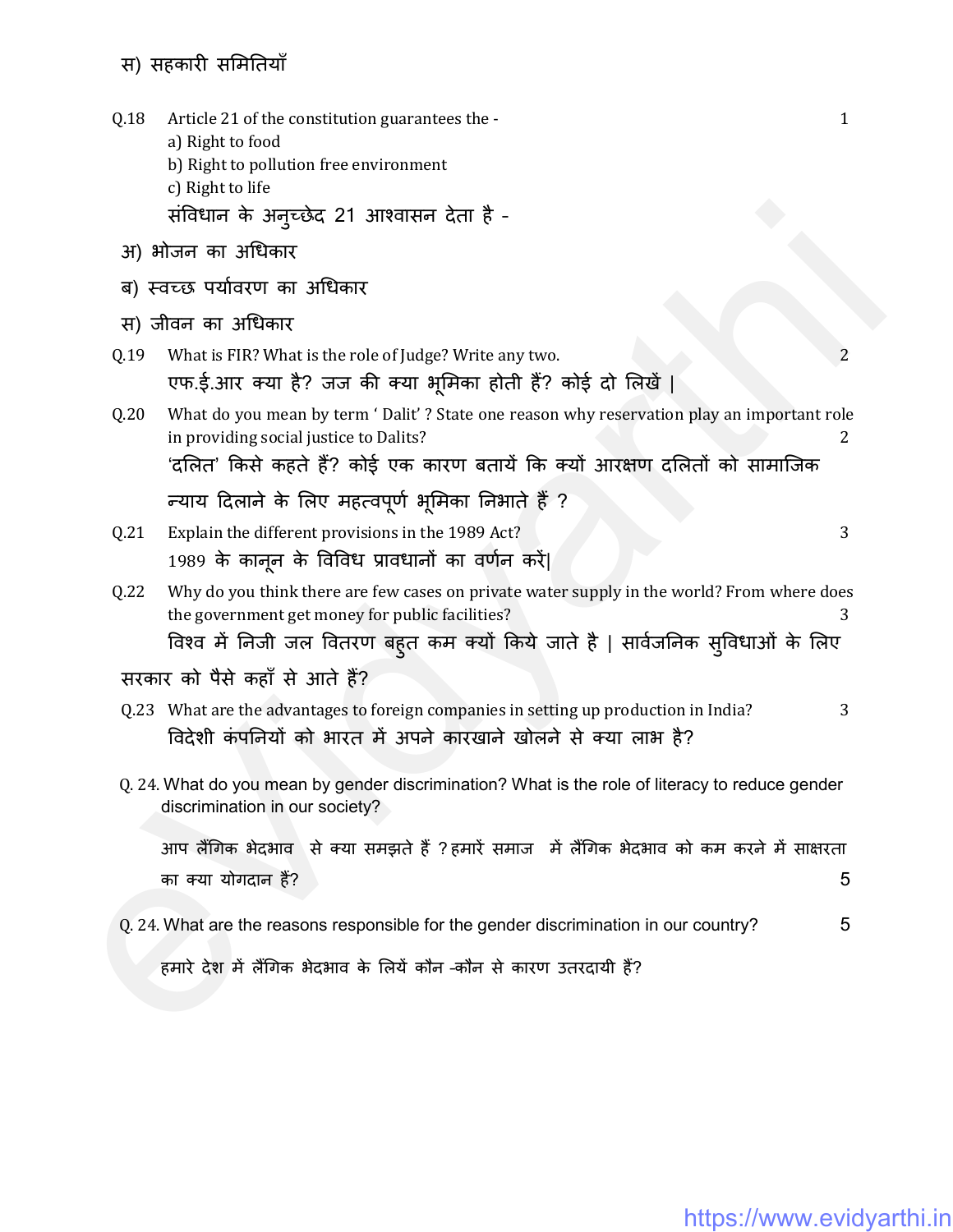## Error Analysis (Class – VIII) Session – 2015-16 Subject – Social Science

|                                     |              |              |                |                |                |                |                |    |                |              |                | Session - 2015-16 |              |                  | Error Analysis (Class - VIII)<br>Subject - Social Science |             |              |                          |                |                |                |                  |       |                |    |    |
|-------------------------------------|--------------|--------------|----------------|----------------|----------------|----------------|----------------|----|----------------|--------------|----------------|-------------------|--------------|------------------|-----------------------------------------------------------|-------------|--------------|--------------------------|----------------|----------------|----------------|------------------|-------|----------------|----|----|
| Name                                |              |              |                |                |                |                |                |    |                |              |                |                   |              |                  |                                                           |             |              |                          |                |                |                |                  |       |                |    |    |
| Section: -                          |              |              |                |                |                |                |                |    |                |              |                |                   |              |                  |                                                           |             |              |                          | Roll No.       |                |                |                  |       |                |    |    |
| Subject                             |              |              |                |                | History        |                |                |    | Geography      |              |                |                   |              |                  |                                                           |             |              | <b>Political Science</b> |                |                |                | <b>OTBA</b>      | Total |                |    |    |
| Chapter<br>Number                   | 11           | 12           | $\overline{7}$ | $\, 8$         | 9              | 11             | 10             | 12 | $\overline{4}$ | $\mathsf S$  | $\overline{4}$ | $\overline{4}$    | 5            | $\boldsymbol{6}$ | $6\,$                                                     | Map         | 9            | 6                        | 6              | $\overline{7}$ | 8              | $\boldsymbol{9}$ | 10    |                |    |    |
| Question<br>No.                     | $\mathbf{1}$ | $\mathbf{2}$ | 3              | $\overline{4}$ | 5              | 6              | $\overline{7}$ | 8  | 9              | 10           | 11             | 12                | 13           | 14               | 15                                                        | 16          | 17           | 18                       | 19             | 20             | 21             | 22               | 23    | 24             | 25 |    |
| Marks<br>Allotted                   | $\mathbf{1}$ | $\mathbf{1}$ | $\mathbf{3}$   | 3              | $\overline{2}$ | $\overline{2}$ | $\mathfrak{Z}$ | 3  | $\mathbf{1}$   | $\mathbf{1}$ | $\mathbf{3}$   | $\overline{2}$    | $\mathbf{3}$ | 3                | $\overline{2}$                                            | $2^{\circ}$ | $\mathbf{1}$ | $\mathbf{1}$             | $\overline{2}$ | $\mathbf{2}$   | $\mathfrak{Z}$ | $\mathfrak{Z}$   | 3     | $\overline{5}$ | 5  | 60 |
| Marks<br>obtained                   |              |              |                |                |                |                |                |    |                |              |                |                   |              |                  |                                                           |             |              |                          |                |                |                |                  |       |                |    |    |
| <b>Signature of Subject Teacher</b> |              |              |                |                |                |                |                |    |                |              |                |                   |              |                  |                                                           |             |              |                          |                |                |                |                  |       |                |    |    |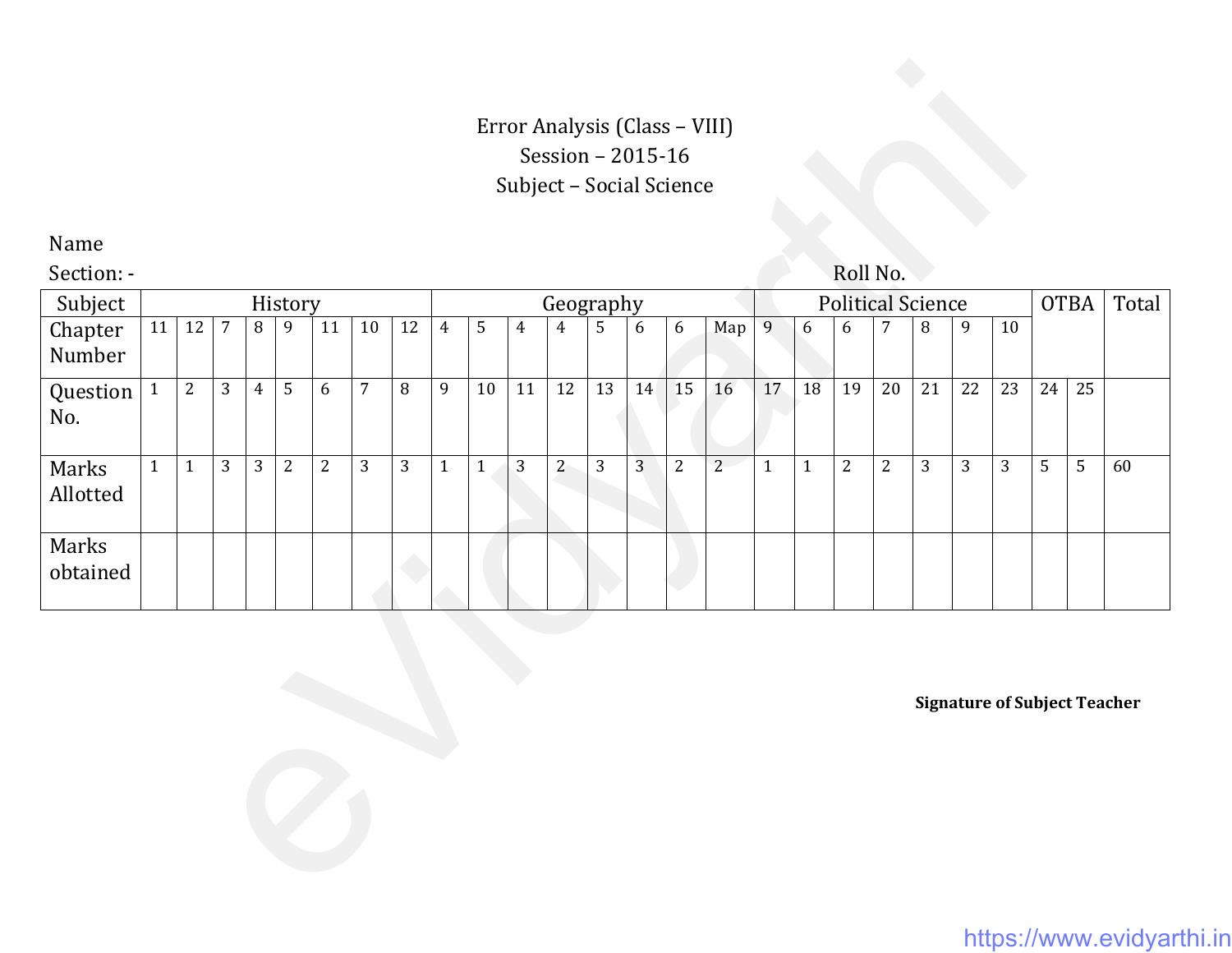#### **SUMMATIVE ASSESSMENT – II SESSION – 2015-16 SUBJECT – SOCIAL SCIENCE CLASS – VIII**

Time:  $-2\frac{1}{2}$  Hours M. M:  $-60$ 

- 1. (b)
- 2. (c)
- 3. Jamdani refers to fine muslin on which decorative motifs or designs are woven in the loom Indian silk and cotton had a large market in Europe. 3
- 4. i) b)  $\qquad \qquad$  5.3
	- ii) d)
	- iii) a)
	- iv)  $f$
	- $\mathbf{v}$  c)
	- vi) e)
- 5. Contribution of Ishwar Chandra Vidyasagar in empowering the women in India: 2
	- Regarding girls education he advocated education to girls and women.
	- He promoted for widow remarriage
	- Several schools were set up by him for girls educations. (Any two)

6. Economic impact during First World War in India - 2

- It led a huge rise in the defense expenditure of the government of India.
- Business groups reaped fabulous profits from the war and caused a decline of imports from other countries in to India.
- Indian Industries expanded during the war.
- 7. Some Artist wanted to develop a national style of art because: 2
	- They felt that genuine Indian style of painting had to draw inspiration from nonwestern art traditions and try to capture the spiritual essence of the east.
	- Raja Ravi Verma and Abanindranath Tagore.
- 8. Planning Commission played an important role in designing and executing suitable policies for economic development. It adopted a model of mixed economy in both public and private sector to increase production and generating Jobs. 3 2. (b)<br>
1. a., "00<br>
2. (c)<br>
2. (c)<br>
3. Jandau refers to fine muslin on which decorative motifs or designs are woven in the loom<br>
1. a., "00<br>
2. (c)<br>
3. a., 3. b)<br>
3. (a)<br>
4. a., 3. b)<br>
9. p.<br>
9. p.<br>
9. p.<br>
9. p.<br>
9. p.<br>
9
	- 9.  $(c)$  1

10. (b)  $1$ 

11. Plantation agriculture is a type of commercial farming where single Crop in grown, Large amount of labour and capital are required, e.g. - Tea, Coffee, Rubber, banana etc. 3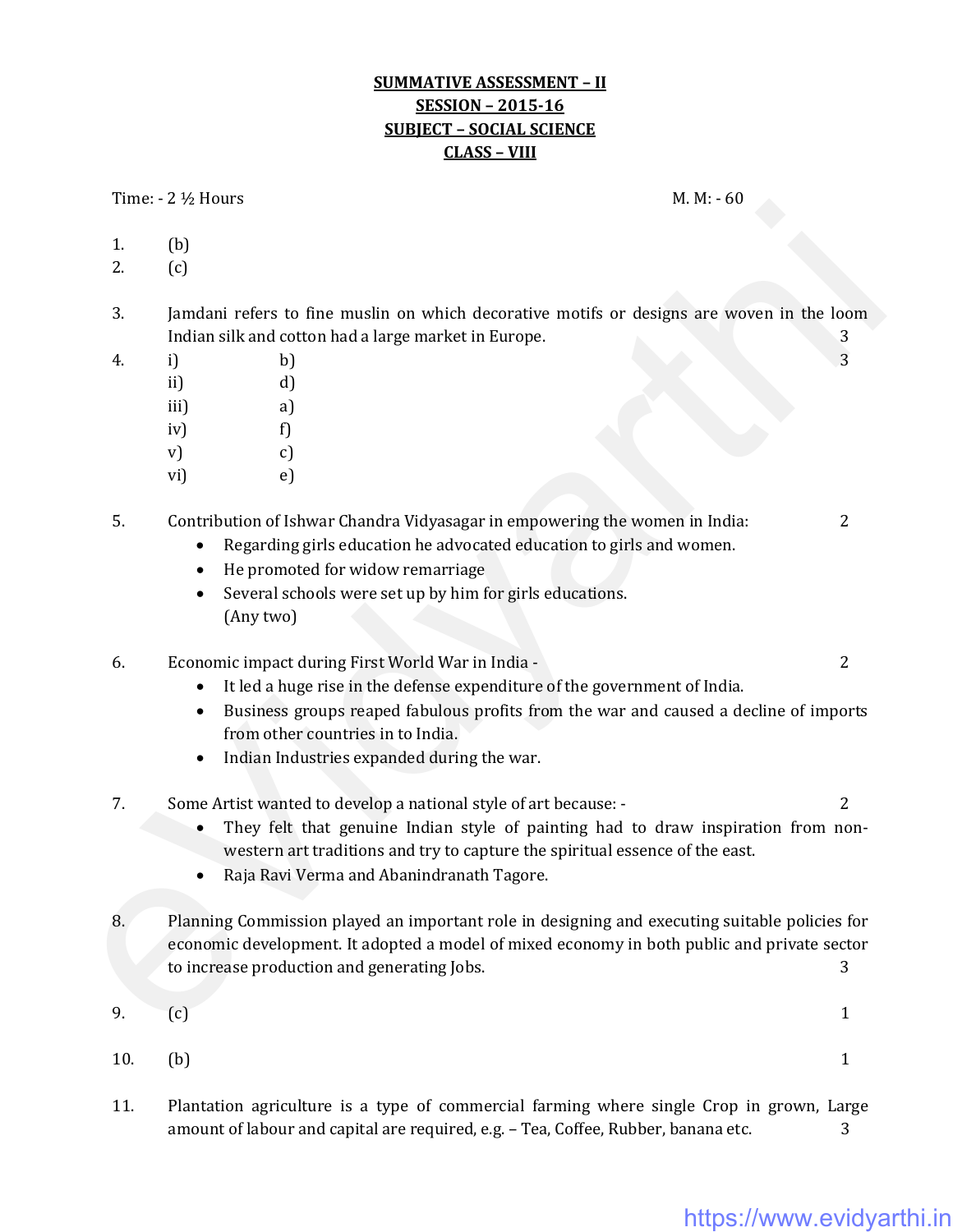12. Commercial rearing of silk worms is sericulture. The factors influencing agriculture is – Favorable topography of soil and climate. **2** 2

 $13.$   $3$ 

- **Private sector** industry is owned and managed by the individuals or group of individual.
- The main aim of private sector is to earn profit
- Private sector leads to the beginning of capitalist system in Industry. e.g. TISCO, Reliance .
- **Public Sector** is managed by the government
- The main aim of this sector is firstly welfare than profit.
- It leads to the beginning of socialism in Industry e.g. HAL Hindustan Aeronautic Limited.
- 14. Population Composition refers to the structure of the population. 3
	- It helps us to know how many males and females,
	- Which age group they belong to
	- How enacted they are and what type of occupations they are employed in
- 15. Important Causes for the universe distribution of population in the world- 3 i) Topography ii) Climate iii) Soil iv) mineral deposits v) Social and economic factors.
- 16.